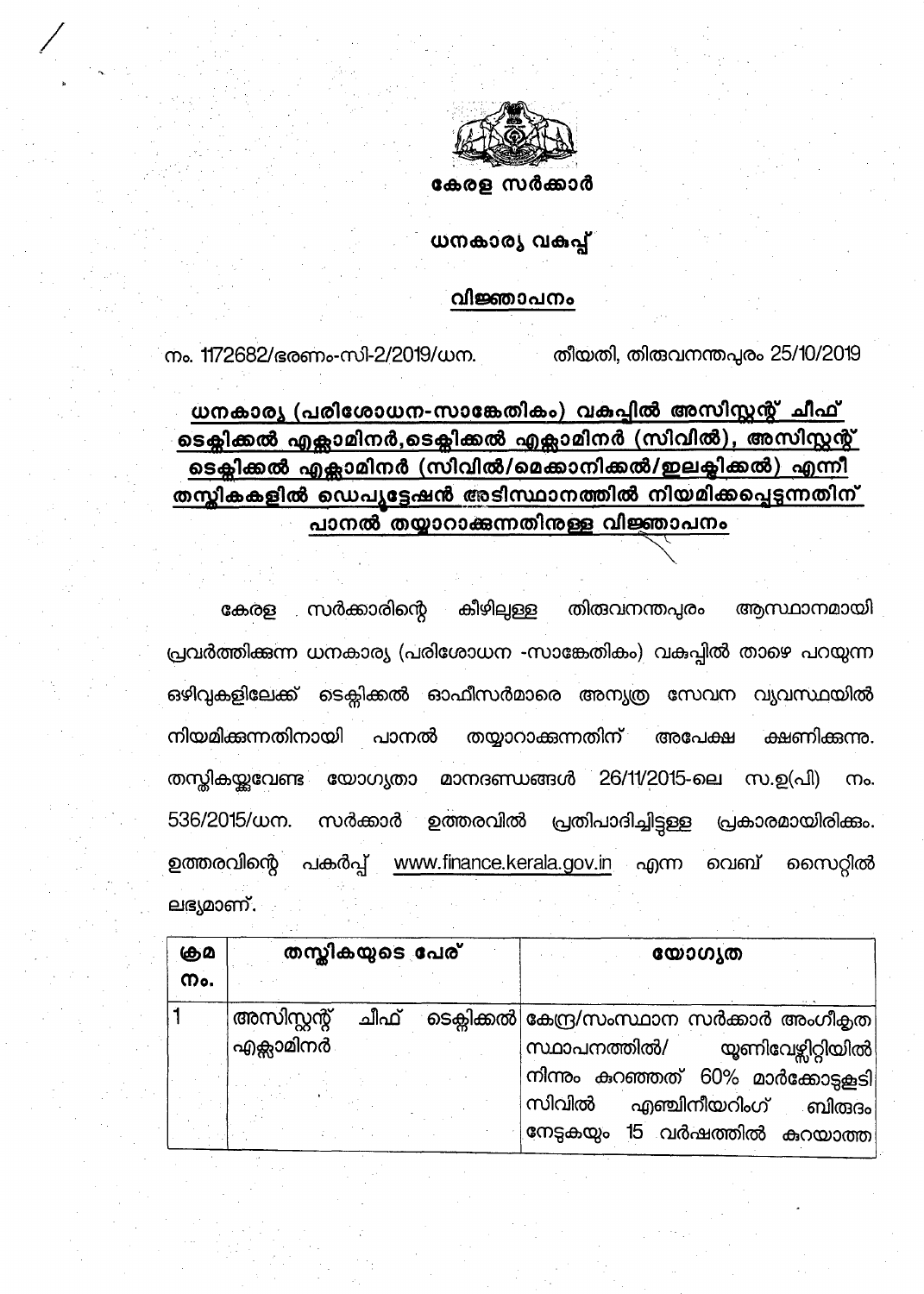|  |   |            | പ്രൊഫഷണൽ<br>പോസ്റ്റ്                         |
|--|---|------------|----------------------------------------------|
|  |   |            | ക്വാളിഫിക്കേഷൻ പരിശീലനം നേട്ടകയും            |
|  |   |            | ചെയ്തിട്ടുള്ള കേന്ദ്ര/സംസ്ഥാന സർക്കാർ        |
|  |   |            | സ്ഥാപനങ്ങളിൽ<br>സൂപ്രണ്ടിംഗ്                 |
|  |   |            | തസ്കികയിൽ (7∹ാം<br>എഞ്ചിനീയർ                 |
|  |   |            | കേന്ദ്ര ശമ്പള പരിഷ്ടരണത്തിലെ പേ              |
|  |   |            |                                              |
|  |   |            | മെടിക്സ് ലെവൽ 13)<br>അല്ലെങ്കിൽ 3            |
|  |   |            | വർഷത്തിൽ<br>കുറയാത്ത<br>പ്രവൃത്തി            |
|  |   |            | പരിചയമുള്ള<br>7⊰≫ი<br>കേന്ദ്ര<br>ശമ്പള       |
|  |   |            | പരിഷ്ടരണത്തിലെ പേ മെടിക്സ് ലെവൽ              |
|  |   |            | / CPSU scale-E4-ൽ കുറയാത്ത<br>11             |
|  |   |            | സ്കെയിലിൽ<br>ശമ്പള                           |
|  |   |            | സേവനമനുഷ്ഠിച്ചുവരുന്ന <b>എക്സിക്യൂട്ടീവ്</b> |
|  |   |            | <b>എഞ്ചിനീയർ (സിവിൽ)</b> എന്നിവർക്ക്         |
|  |   |            | അപേക്ഷിക്കാം.                                |
|  |   |            | എഞ്ചിനീയറിംഗ് /മാനേജ്മെന്റിലുള്ള             |
|  |   |            | ബിരുദാനന്തര ബിരുദം അഭികാമ്യം.                |
|  |   |            |                                              |
|  |   |            | സർക്കാർ/കേന്ദ്ര<br><u>(കേന്ദ്ര</u>           |
|  |   |            | <u>പൊതുമേഖലാ</u>                             |
|  |   |            | സ്ഥാപനങ്ങൾ/കേന്ദ്ര<br>സർക്കാർ                |
|  |   |            | <u>സ്ഥാപനങ്ങൾ/മറ്റ</u><br>സ്ഥയംഭരണ           |
|  |   |            | കീഴിലുള്ള<br>സംസ്ഥാനങ്ങളുടെ                  |
|  |   |            | <u>സ്ഥാപനങ്ങൾ,</u><br>പൊതുമേഖലാ              |
|  |   |            | സ്ഥാപനങ്ങൾ<br>സ്വയംഭരണ                       |
|  |   |            | <u>എന്നിവിടങ്ങളിൽ</u>                        |
|  |   |            | നിന്നുള്ള<br>ഓഫീസർമാർക്ക്                    |
|  |   |            | <u>മാത്രം</u>                                |
|  |   |            | അപേക്ഷിക്കുന്നതിനായി<br>ഈ                    |
|  |   |            | തസ്സിക നീക്കിവെച്ചിരിക്കുന്നു)               |
|  | 2 | ടെക്ലിക്കൽ | എക്സാമിനർ കേന്ദ്ര /സംസ്ഥാന സർക്കാർ അംഗീകൃത   |
|  |   | (സിവിൽ)    |                                              |
|  |   |            | സ്ഥാപനത്തിൽ/<br>യൂണിവേഴ്ലിറ്റിയിൽ            |
|  |   |            | സിവിൽ<br>60%<br>മാർക്കോടെ<br>നിന്നും         |
|  |   |            |                                              |
|  |   |            | എഞ്ചിനീയറിംഗ് ബിരുദവ്യം കറഞ്ഞത്              |
|  |   |            | 10 വർഷത്തെ പോസ്റ്റ് ക്വാളിഫിക്കേഷൻ           |
|  |   |            |                                              |
|  |   |            | പ്രവൃത്തിപരിചയവും<br>നേടിയിട്ടുള്ള           |
|  |   |            |                                              |
|  |   |            |                                              |
|  |   |            |                                              |
|  |   |            |                                              |
|  |   |            |                                              |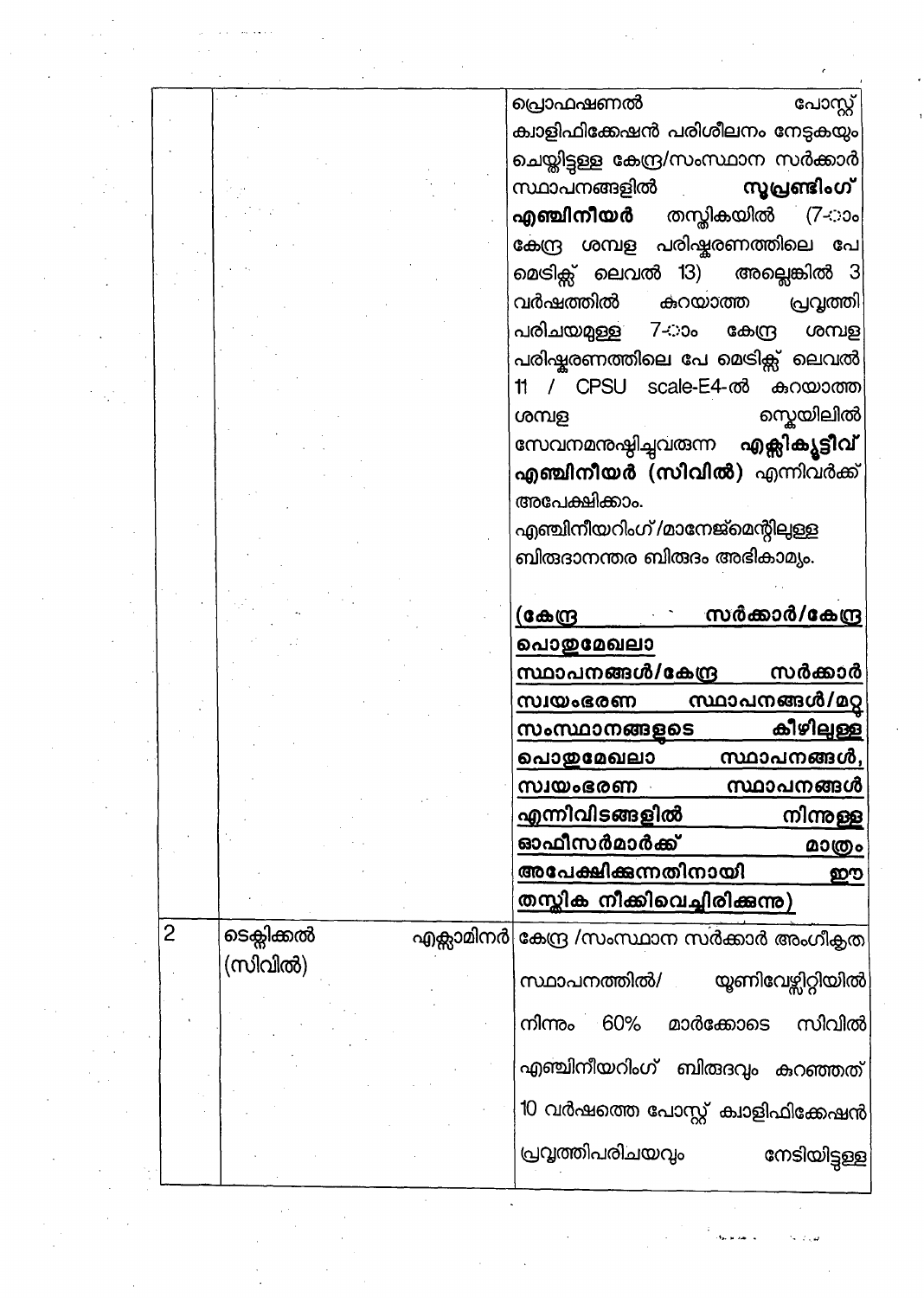| കേന്ദ്ര/സംസ്ഥാന   |         | സർക്കാർ                                      |
|-------------------|---------|----------------------------------------------|
| സ്ഥാപനങ്ങളിൽ      |         | എക്സിക്യൂട്ടീവ്                              |
|                   |         | <mark>എഞ്ചിനീയർ (സിവിൽ)</mark> (7-ാം കേന്ദ്ര |
|                   |         | ശമ്പള പരിഷ്കരണത്തിലെ പേ മെടിക്സ്             |
|                   |         | ലെവൽ -11) അല്ലെങ്കിൽ 7-ാം കേന്ദ്ര            |
|                   |         | ശമ്പള പരിഷ്കരണത്തിലെ പേ മെടിക്സ്             |
|                   |         | ലെവൽ -10 / CPSU scale-E3 / തത്തുല്യ          |
|                   |         | സംസ്ഥാന സർക്കാർ വേതനത്തിൽ                    |
| 3                 | വർഷത്തെ | അസിസ്റ്റന്റ്                                 |
| എക്സിക്യൂട്ടീവ്   |         | എഞ്ചിനീയർ                                    |
|                   |         | ( <b>സിവിൽ)</b> തസ്തികയിലുളള പ്രവൃത്തി       |
| പരിചയം            |         | എന്നിവയുളളവർക്ക്                             |
| അപേക്ഷിക്കാം.     |         | എഞ്ചിനീയറിംഗ്/                               |
| മാനേജ്മെന്റിലുളള  |         | ബിരുദാനന്തര                                  |
| ബിരുദം അഭികാമ്യം. |         |                                              |
|                   |         |                                              |

| <u>ഡെപ്യട്ടേഷൻ പോസ്റ്റകൾ കേന്ദ്ര</u> |             |           |
|--------------------------------------|-------------|-----------|
| സർക്കാർ/കേന്ദ്ര                      | വൊതുമേഖലാ   |           |
| സ്ഥാപനങ്ങൾ, അല്ലെങ്കിൽ കേന്ദ്ര       |             |           |
| സർക്കാർ                              |             | സ്വയംഭരണ  |
| സ്ഥാപനങ്ങൾ                           |             |           |
| സംസ്ഥാനങ്ങളടെ                        |             | കീഴിലുള്ള |
| പൊതുമേഖലാ                            | സ്ഥാപനങ്ങൾ, |           |
| സ്വയംഭരണ                             | സ്ഥാപനങ്ങൾ  |           |
| എന്നിവിടങ്ങളിൽ                       |             | നിന്നള്ള  |
| ഓഫീസർമാർക്ക്                         |             | മാത്രം    |
|                                      |             |           |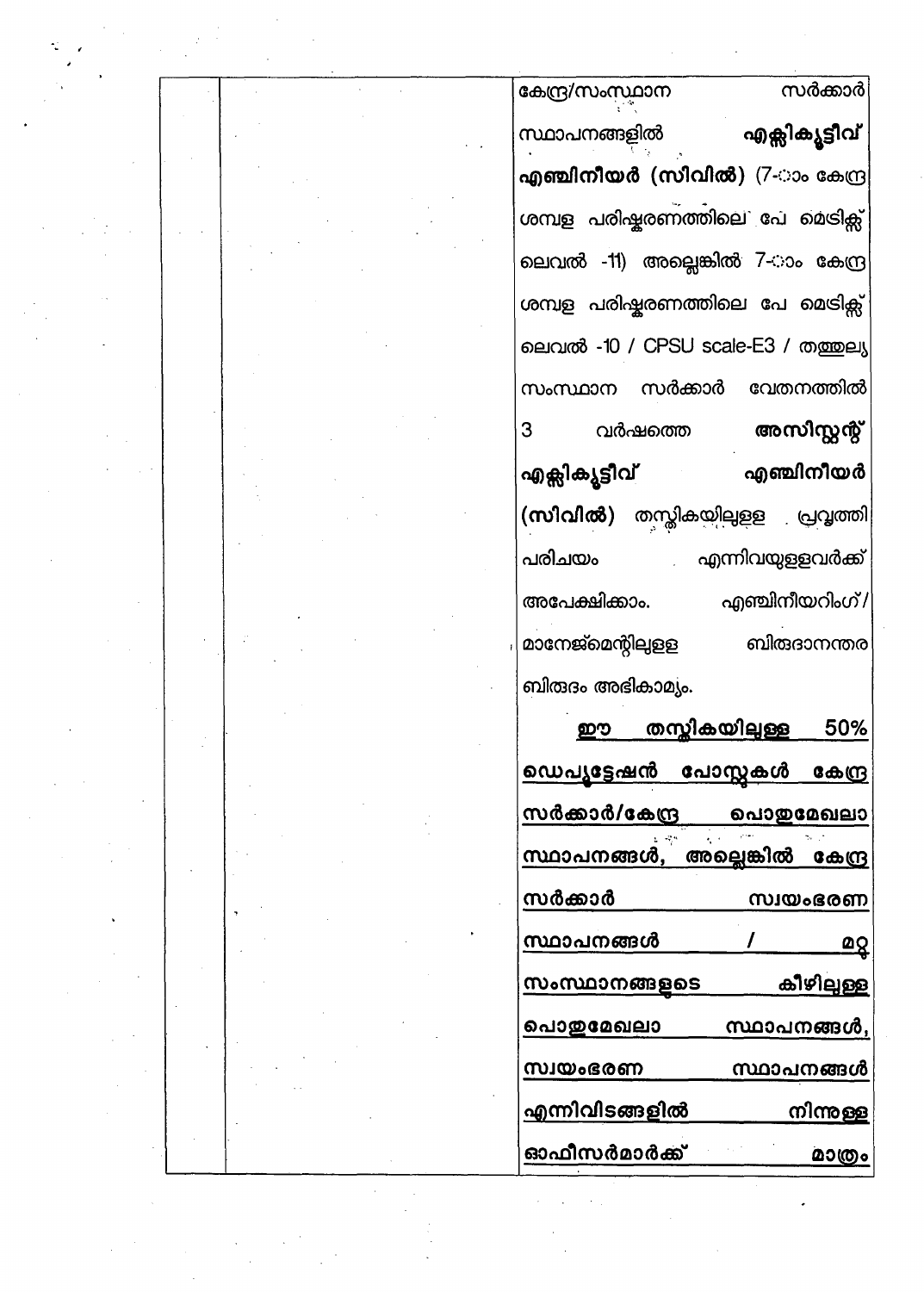|   | $\mathcal{F}^{\text{max}}_{\text{max}}$ and $\mathcal{F}^{\text{max}}_{\text{max}}$<br>$\sim 10^{21}$ K | അപേക്ഷിക്കുന്നതിനായി                                                                |
|---|---------------------------------------------------------------------------------------------------------|-------------------------------------------------------------------------------------|
|   |                                                                                                         | <u>നീക്കിവെച്ചിട്ടള്ളതാണ് . ശേഷിക്കുന്ന</u>                                         |
|   |                                                                                                         | <u>തസ്കികകളിലേയ്ക്</u><br>50%<br>കേരള                                               |
|   |                                                                                                         | കേഡറിലുളള<br>സർക്കാർ                                                                |
|   |                                                                                                         | ഓഫീസർമാർക്കും                                                                       |
|   |                                                                                                         | അപേക്ഷിക്കാവുന്നതാണ്.                                                               |
|   |                                                                                                         |                                                                                     |
|   |                                                                                                         |                                                                                     |
| 3 | ടെക്ലിക്കൽ<br>അസിസ്റ്റന്റ്                                                                              | കേന്ദ്ര/സംസ്ഥാന സർക്കാർ അംഗീകൃത                                                     |
|   | എക്സാമിനർ<br>(സിവിൽ/മെക്കാനിക്കൽ/                                                                       | യൂണിവേഴ്ലിറ്റിയിൽ <sup>1</sup><br>സ്ഥാപനത്തിൽ/<br>നിന്നും കുറഞ്ഞത് 60%<br>മാർക്കോടെ |
|   | ഇലക്ലിക്കൽ)                                                                                             | സിവിൽ/മെക്കാനിക്കൽ/<br>ഇലക്ടിക്കൽ                                                   |
|   |                                                                                                         | എഞ്ചിനീയറിംഗ് ബിരുദവും കുറഞ്ഞത് 5                                                   |
|   |                                                                                                         | വർഷത്തെ പോസ്റ്റ് ക്വാളിഫിക്കേഷൻ                                                     |
|   |                                                                                                         | നേടിയിട്ടുള്ള<br>പരിശീലനവും<br>കേന്ദ്ര/                                             |
|   |                                                                                                         | സംസ്ഥാന സർക്കാർ സ്ഥാപനങ്ങളിൽ                                                        |
|   |                                                                                                         | എക്സിക്യൂട്ടീവ്<br>അസിസ്റ്റന്റ്                                                     |
|   |                                                                                                         | എഞ്ചിനീയർ<br>(സിവിൽ/മെക്കാനിക്കൽ/                                                   |
|   |                                                                                                         | <b>ഇലക്ലിക്കൽ)</b> (7-ാം കേന്ദ്ര<br>ശമ്പള                                           |
|   |                                                                                                         | പരിഷ്ടരണത്തിലെ പേ മെടിക്സ് ലെവൽ                                                     |
|   |                                                                                                         | -10) തന്റ്ലികയിൽ ജോലി നോക്കുന്ന                                                     |
|   |                                                                                                         | അല്ലെങ്കിൽ 7-ാം<br>കേന്ദ്ര<br>ശമ്പള                                                 |
|   |                                                                                                         | പരിഷ്ടരണത്തിലെ<br>മെടിക്സ്<br>പേ                                                    |
|   |                                                                                                         | ലെവൽ 6 / CPSU സ്നെയിൽ / തത്തുല്യ                                                    |
|   |                                                                                                         | സംസ്ഥാന സർക്കാർ വേതനത്തിൽ 3                                                         |
|   |                                                                                                         | വർഷത്തെ അസിസ്റ്റന്റ് എഞ്ചിനീയർ                                                      |
|   |                                                                                                         | (സിവിൽ/<br>മെക്കാനിക്കൽ/ഇലക്ടിക്കൽ)<br>തസ്തികയിലുള്ള<br>പരിചയം                      |
|   |                                                                                                         | അപേക്ഷിക്കാം.<br>എന്നിവയുളളവർക്ക്                                                   |
|   |                                                                                                         | ബിരുദാനന്തര ബിരുദം അഭികാമ്യം.                                                       |
|   |                                                                                                         |                                                                                     |

തെരഞ്ഞെടുക്കപ്പെടുന്ന ഓഫീസർക്ക് മാതൃസ്ഥാപനത്തിലുള്ള ശമ്പളവും മറ്റ് അലവൻസുകളോടൊപ്പം, ഓഫീസറുടെ ഗ്രേഡ് അനുസരിച്ച് അർഹരായവർക്ക്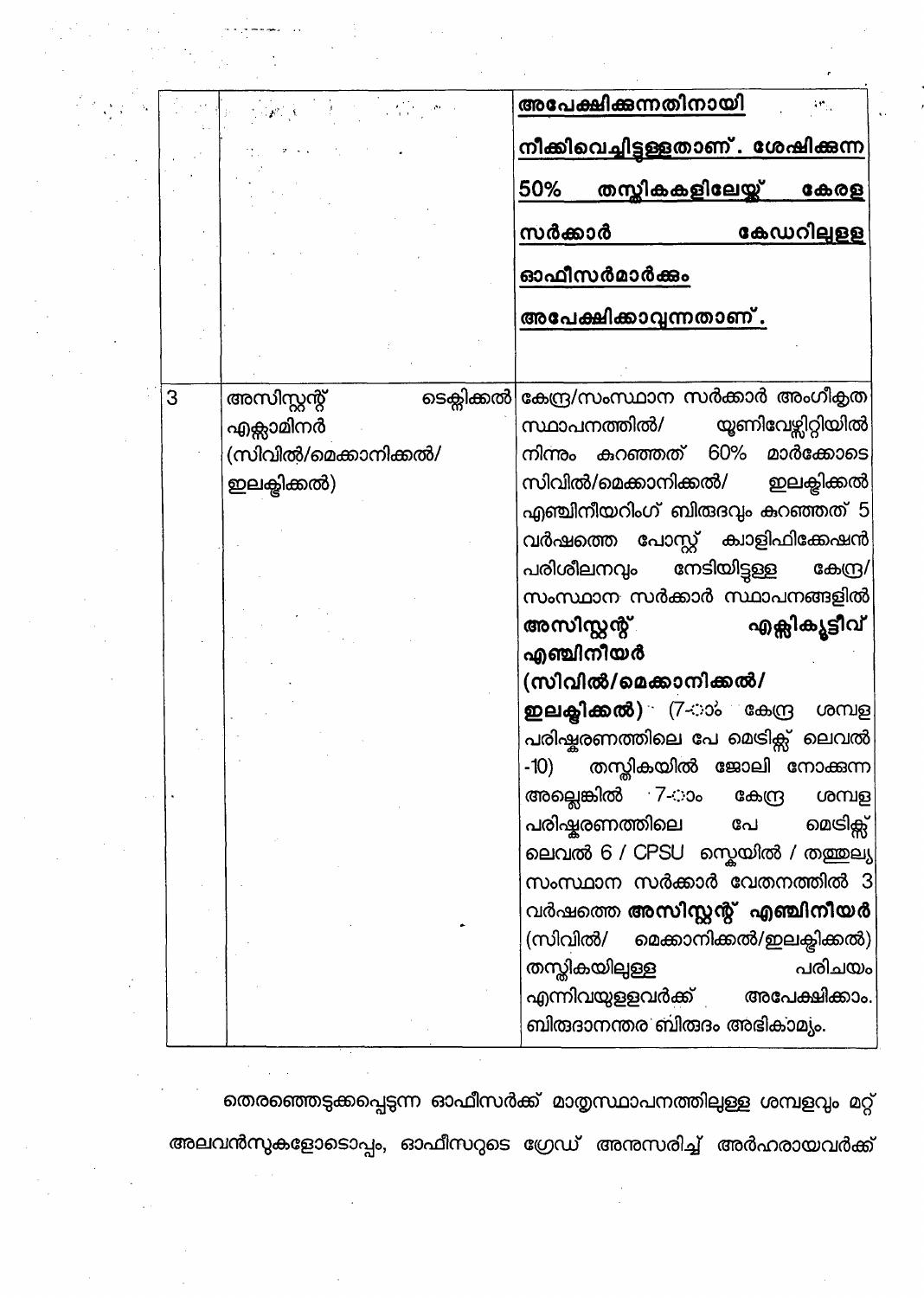നിരക്കിലുളള നിശ്ചിത അലവൻസിനും ഡെപ്യൂട്ടേഷൻ യോഗ<mark>ൃ</mark>തയുണ്ടായിരിക്കുന്നതാണ്. അസിസ്റ്റന്റ് ചീഫ് ടെക്സിക്കൽ എക്സാമിനറുടെ ഡെപ്യൂട്ടേഷൻ കാലാവധി ആദ്യ തവണ 3 വർഷവും ടെക്സിക്കൽ എക്സാമിനർ (സിവിൽ)/ അസിസ്റ്റന്റ് ടെക്സിക്കൽ എക്സാമിനർ (സിവിൽ, മെക്കാനിക്കൽ. ഇലക്ടിക്കൽ) തസ്തികകളുടെ ഡെപ്യൂട്ടേഷൻ കാലാവധി ആദ്യ 2 തവണ തസ്കികകളിലേക്ക് വ്യവസ്ഥയിൽ ഡെപ്യൂട്ടേഷൻ മേൽ വർഷവ്യമാണ്. സേവനമന്തഷ്ഠിക്കവാൻ താൽപര്യമുളള ഉദ്യോഗസ്ഥർ ബയോ-ഡാറ്റ സഹിതം ഉചിത മാർഗ്ഗേണ 20/11/2019-നു മുമ്പായി അഡീഷണൽ സെക്രട്ടറി (ഭരണം), ധനകാര്യ വകുപ്പ്, ഗവ. സെക്രട്ടേറിയറ്റ്, തിരുവനന്തപുരം എന്ന വിലാസത്തിൽ അപേക്ഷിക്കേണ്ടതാണ്. അപേക്ഷ തപാൽ / ഇ- മെയിൽ (finadmnc@gmail.com) മുഖേന സമർപ്പിക്കാം.

## മനോജ് ജോഷി

അഡീഷണൽ ചീഫ് സെക്രട്ടറി

പകർപ്പ്:

വിവര പൊതുജന സമ്പർക്ക വകുപ്പ്, തിരുവനന്തപുരം. (മുൻനിര മലയാളം ദിനപത്രങ്ങളായ മാതൃഭൂമി, മലയാള മനോരമ, കേരള കൗമുദി, മുൻനിര ഇംഗ്ലീഷ് ദിനപത്രങ്ങളായ ദി ഹിന്ദു, ദി ന്യൂ ഇൻഡ്യൻ എക്സ്പസ്, ഡെക്കാൻ ക്രോണിക്കിൾ, ടൈംസ് ഓഫ് ഇൻഡ്യ എന്നിവയിൽ വിജ്ഞാപനം പ്രസിദ്ധീകരിക്കുന്നതിനായി) ചീഫ് ടെക്ലിക്കൽ എക്സാമിനറുടെ ഓഫീസ് നോഡൽ ഓഫീസർ, <u>www.finance.kerala.gov.in</u> (ധനകാര്യ വകപ്പിന്റെ ഔദ്യോഗിക വെബ്സൈറ്റിൽ പ്രസിദ്ധപ്പെടുത്തുന്നതിനായി)

സ്റ്റോക്ക് ഫയൽ/ഓഫീസ് കോപ്പി/നോട്ടീസ് ബോർഡ്

ഉത്തരവിൻപ്രകാരം

Braun സെക്ഷൻ ഒ്ഫീസർ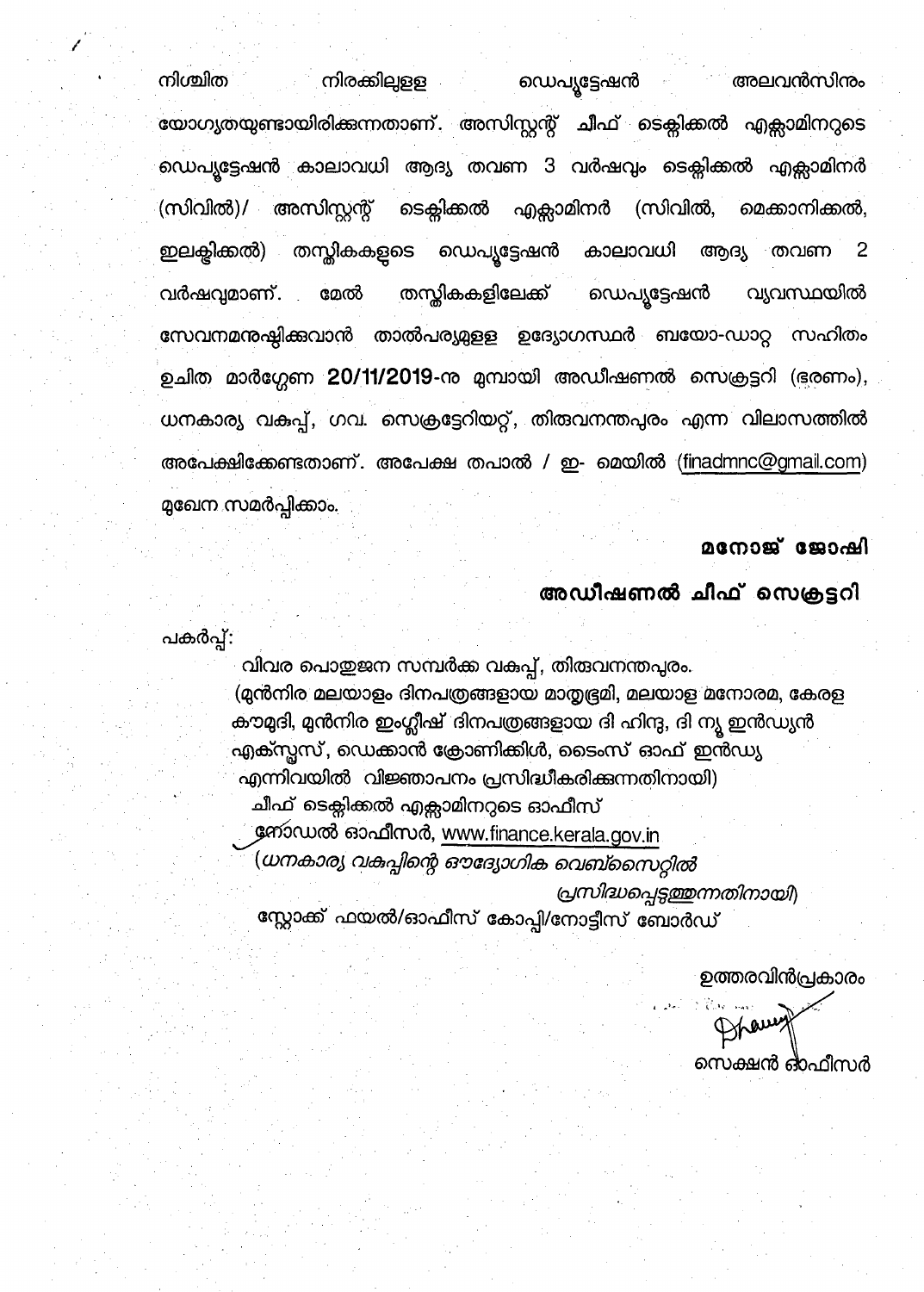## **BIO-DATA**

1. Name:

**. /**

#### 2. Date of Birth:

3. Address:

Office: Residence:

- 4. Phone
	- Office:
		- Residence:
		- Mobile No.
- 5. Qualification:

| <b>Examination Passed</b> | Year of Passing | <b>University</b> |
|---------------------------|-----------------|-------------------|
|                           |                 |                   |
|                           |                 |                   |
|                           |                 |                   |
| $\epsilon$                |                 |                   |

6. Experience (Indicate Grade and scale (List ail positions held post qualification)

**Signature** 

# **FOR OFFICE USE ONLY (to be filled by the Head of Department)**

Verified and found.

## **(to be filled by Finance Department)**

Section Officer/Under Secretary/Deputy Secretary/Additional Secretary Finance Department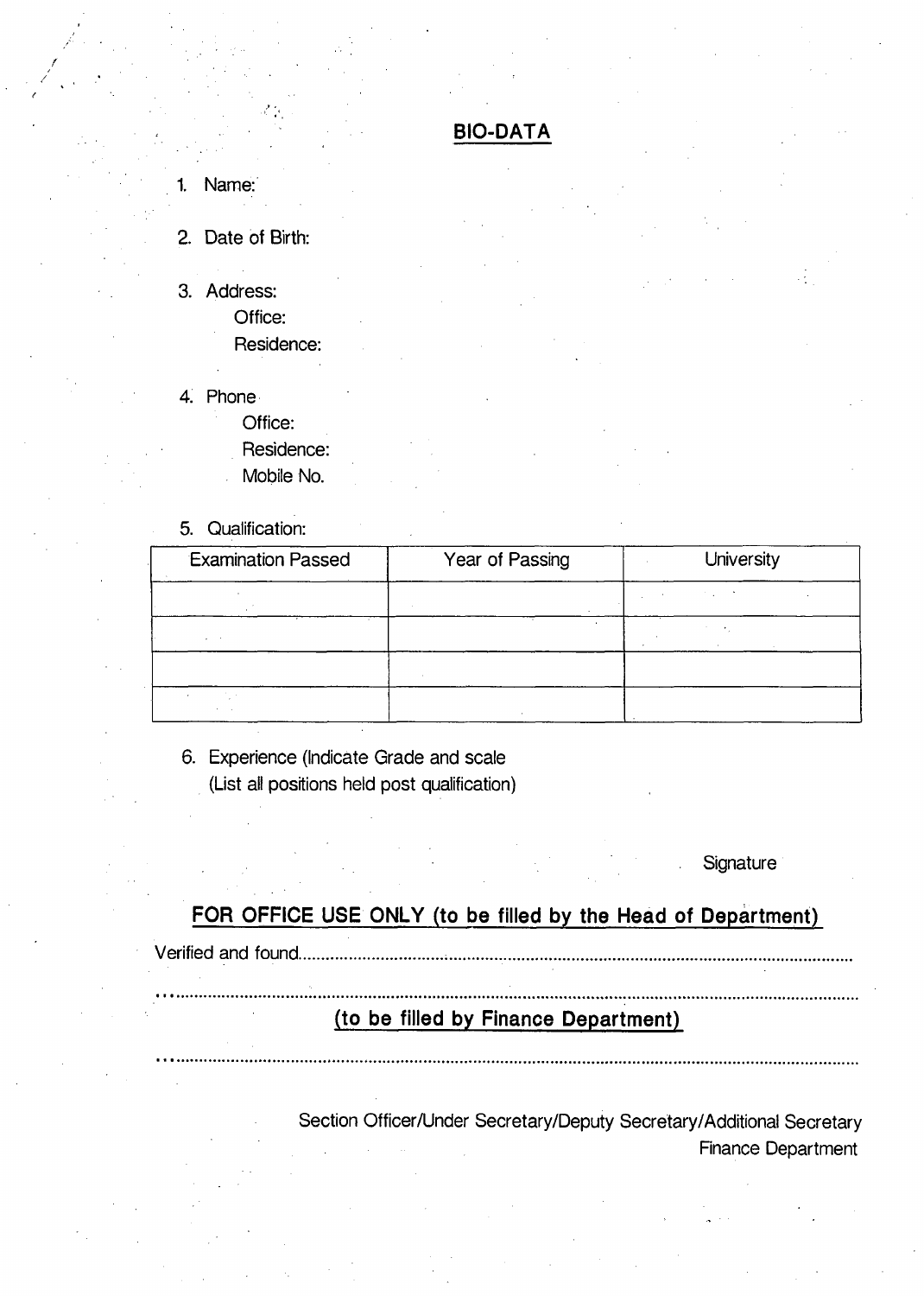

#### **GOVERNMENT OF KERALA**

### FINANCE DEPARTMENT

#### **NOTIFICATION**

**/ .**

No. 1172682/Admn-C2/2019/Fin Thimvananthapuram, dated 25/10/2019

#### **NOTIFICATION FOR EMPANELLING OF OFFICERS FOR THE POSTS OF ASSISTANT CHIEF TECHNICAL EXAMINER. TECHNICAL EXAMINER (OVID AND ASSISTANT TECHNICAL EXAMINER fCIVIL/ELECTRICAL/MECHANICAL) IN FINANCE (INSPECTION - TECHNICAL! DEPARTMENT ON DEPUTATION BASIS**

Applications are invited for empanelment of Technical Officers on deputation basis in the Finance (Inspection-Technical) Department, Government of Kerala, Thiruvananthapuram for the below mentioned posts. The details regarding the eligibility criteria are mentioned vide G.O (P) No. 536/2015/Fin. dated 26/11/2015 published in the website of Finance Department (www.finance.kerala.gov.in)

| SI.<br>No. | <b>Name of Post</b>                       | <b>Qualification</b>                           |
|------------|-------------------------------------------|------------------------------------------------|
|            | <b>Assistant Chief Technical Examiner</b> | Officers working in the grade of               |
|            |                                           | <b>Superintending Engineer (Level 13)</b>      |
|            |                                           | of Pay Matrix of 7 <sup>th</sup> CPC GoI) or   |
|            |                                           | <b>Executive Engineer</b> (Civil)<br>- or      |
|            |                                           | equivalent having 3 years experience           |
|            |                                           | in the grade with scale of pay not less        |
|            |                                           | than level 11 of Pay Matrix of 7 <sup>th</sup> |
|            |                                           | GoI/CPSU scale<br>CPC<br>- of                  |
|            |                                           | E4/equivalent scale of<br><b>State</b>         |
|            |                                           | Governments, with a minimum post               |
|            |                                           | qualification professional experience          |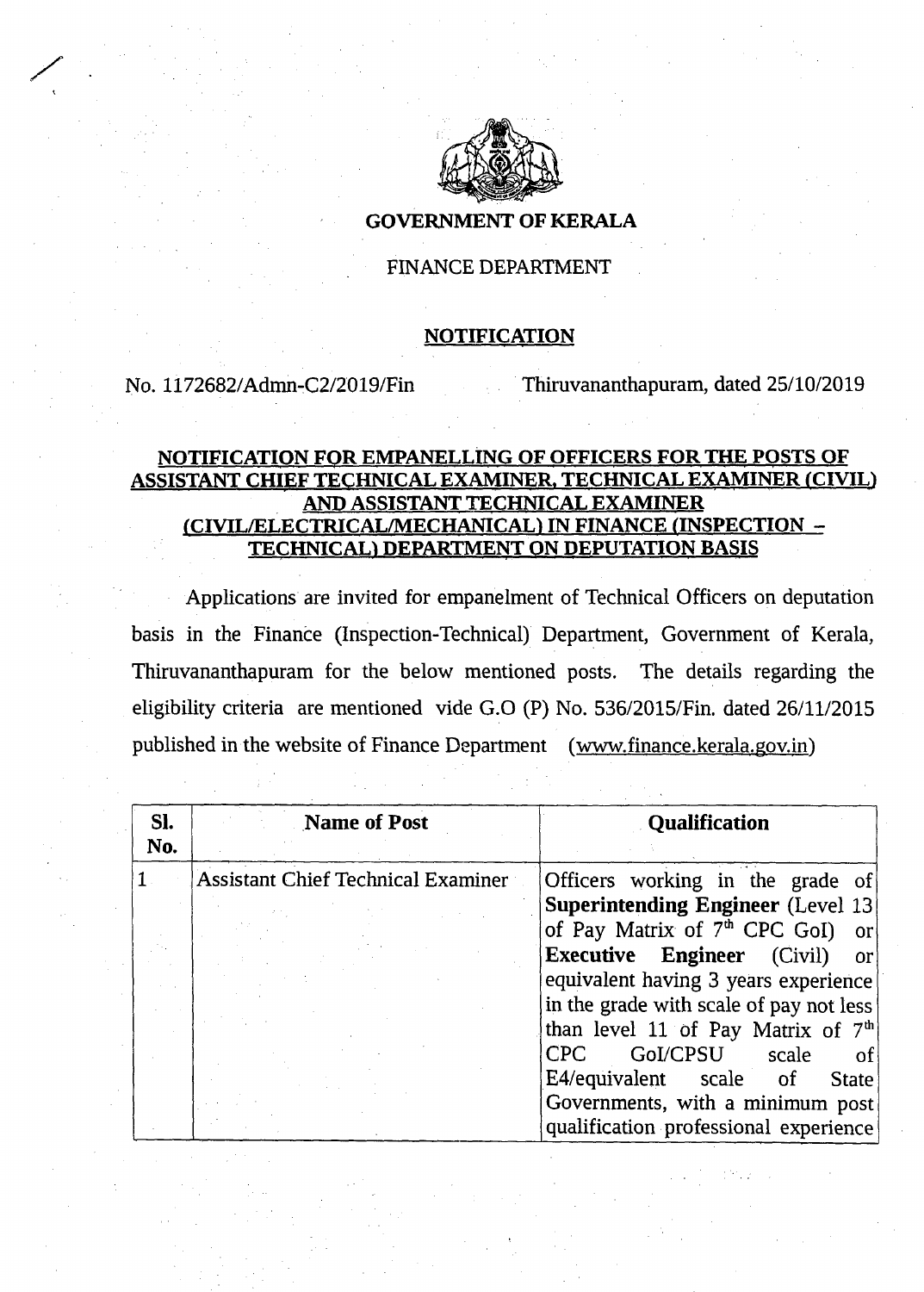|                  | of 15 years and should be graduate in                                                                                                             |
|------------------|---------------------------------------------------------------------------------------------------------------------------------------------------|
|                  | Civil Engineering with minimum                                                                                                                    |
|                  | marks from a<br>60%<br>reputed<br>institution/University recognised by                                                                            |
|                  | the Central/State Government. Post                                                                                                                |
|                  | Graduation in Engineering/                                                                                                                        |
|                  | Management is desirable.                                                                                                                          |
|                  | (This post is reserved for                                                                                                                        |
|                  | deputation from Central                                                                                                                           |
|                  | Govt./Central Govt. Autonomous                                                                                                                    |
|                  | Bodies/ CPSU/ PSUs<br>and<br><b>Autonomous Bodies of other states)</b>                                                                            |
|                  |                                                                                                                                                   |
| Examiner (Civil) | Officers working in the grade of                                                                                                                  |
|                  | <b>Executive Engineer (Civil) (level 11)</b>                                                                                                      |
|                  | of Pay Matrix of 7 <sup>th</sup> CPC GoI) or                                                                                                      |
|                  | <b>Assistant Executive</b><br>Engineer                                                                                                            |
|                  | (Civil)<br>having<br>3 <sup>1</sup><br>years                                                                                                      |
|                  | experience/equivalent (Level 10 of                                                                                                                |
|                  | Pay Matrix of $7th$ CPC for GoI) /                                                                                                                |
|                  | CPSU scale of E3/equivalent pay of                                                                                                                |
|                  | State Governments with a minimum                                                                                                                  |
|                  | professional<br>qualification<br>post                                                                                                             |
|                  | $\mathcal{A}$ of $\mathcal{A}$ and $\mathcal{A}$<br>experience of 10 years. The applicant                                                         |
|                  | should be graduate in<br>Civil                                                                                                                    |
|                  | Engineering with minimum<br>60%                                                                                                                   |
|                  | marks and marks and marks and the mathematical energy of the set of the mathematical energy of the mathematica<br>from<br>$\mathbf{a}$<br>reputed |
|                  | institution/University recognised by                                                                                                              |
|                  | the Central/State Government. Post                                                                                                                |
|                  | Graduation<br>Engineering/<br>in                                                                                                                  |
|                  | Management is desirable.                                                                                                                          |
|                  | 50% of this post is reserved for                                                                                                                  |
|                  |                                                                                                                                                   |

2 Technical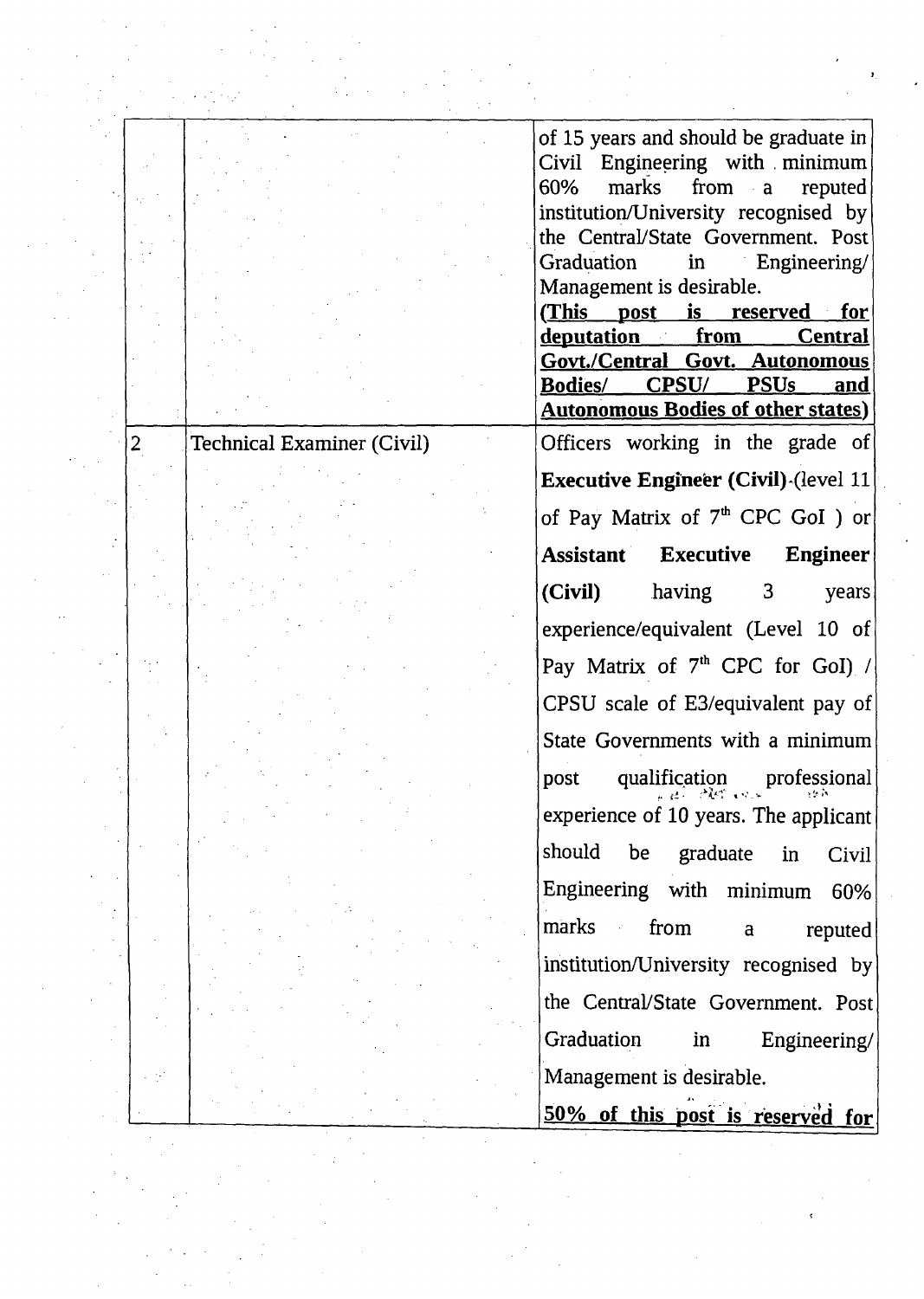|   |                                      | deputation<br>from<br><b>Central</b>                  |
|---|--------------------------------------|-------------------------------------------------------|
|   |                                      | Government/Central Government                         |
|   |                                      |                                                       |
|   |                                      | <b>Autonomous Bodies/ CPSU/ PSUs</b>                  |
|   |                                      | and Autonomous Bodies of other                        |
|   |                                      | States and 50% for officers under                     |
|   |                                      | <b>Government of Kerala Cadre.</b>                    |
| 3 | <b>Assistant</b><br><b>Technical</b> | Examiner Officers working in the grade of             |
|   | (Civil/Electrical/Mechanical)        | <b>Executive</b><br>Assistant<br><b>Engineer</b>      |
|   |                                      | (Civil/Electrical/Mechanical)(Level                   |
|   |                                      | 10 of Pay Matrix of 7 <sup>th</sup> CPC for GoI)      |
|   |                                      | <b>Assistant</b><br><b>Engineer</b><br>O <sub>l</sub> |
|   |                                      | (Civil/Electrical/Mechanical)                         |
|   |                                      | having 3 years experience/equivalent                  |
|   |                                      | with scale of pay not less than Level                 |
|   |                                      | 6 of Pay Matrix of 7 <sup>th</sup> CPC for            |
|   |                                      | GoI/CPSU scale/equivalent scales of                   |
|   |                                      | State Governments with a minimum                      |
|   |                                      | qualification professional<br>post                    |
|   |                                      | experience of 5 years and should be                   |
|   |                                      | Graduate<br>in                                        |
|   |                                      | Civil/Electrical/Mechanical                           |
|   |                                      | Engineering with minimum 60%                          |
|   |                                      | marks<br>from<br>reputed<br>a                         |
|   |                                      | institution/university recognised by                  |
|   |                                      | the Central/State Government. Post                    |
|   |                                      | graduation<br>Engineering<br>in<br>is.                |
|   |                                      | desirable.                                            |

The persons selected will be eligible for pay and allowances as applicable in his/her parent organisation including deputation allowance (applicable for eligible officers only) at fixed level based on the grade of the officer. The tenure of appointment is for 3 years for Assistant Chief Technical Examiner, 2 years for Technical Examiner (Civil) and 2 years for Assistant Technical Examiner (Civil/Electrical/Mechanical) for the  $1<sup>st</sup>$  instance. Those who are willing to be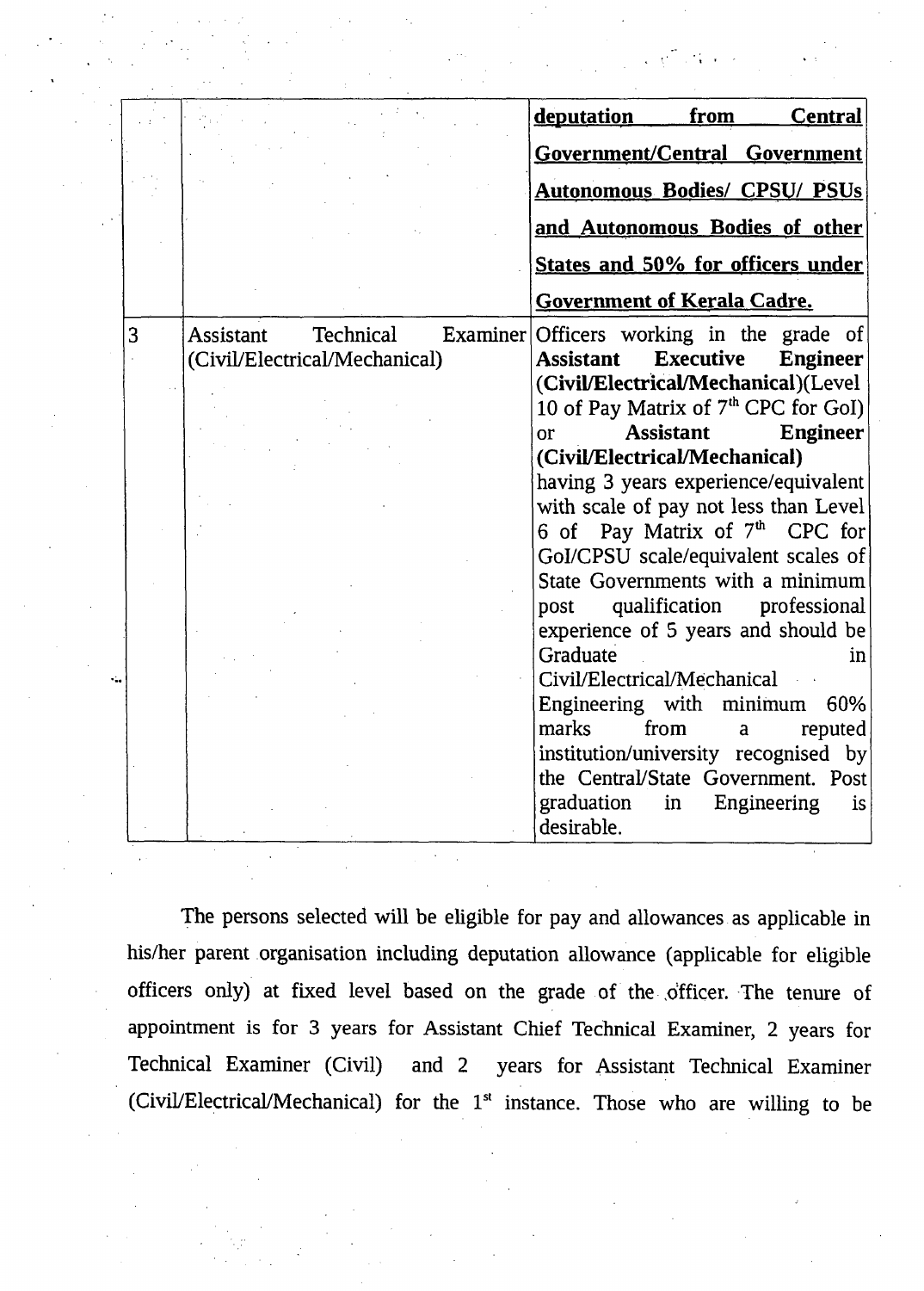considered for the above posts may furnish their willingness with Bio-Data through proper channel to the Additional Secretary (Administration), Finance Department, Government Secretariat, Thiruvananthapuram on or before **20/11/2019.** Applications can be submitted either by post or through email *(*finadmnc@gmail.com).

#### **MANOJ JOSHI**

#### **ADDITIONAL CHIEF SECRETARY**

**To**

The Information & Public Relations Department, Thiruvananthapuram. *(For giving for publication of the notification in all leading Malayalam (Mathrubhoomi, Malayala Manorama, Kerala Kaumudi) and English (The Hindu, The New Indian Express, Deccan Chronicle, Times ofIndia) dailies*

The Office of the Chief Technical Examiner, Finance (Inspection-Technical) Department

The Nodal Officer, [www.finance.kerala.gov.in](http://www.finance.kerala.gov.in) The Stock file/Office copy/Notice Board

Forwarded/By order

Section Officer